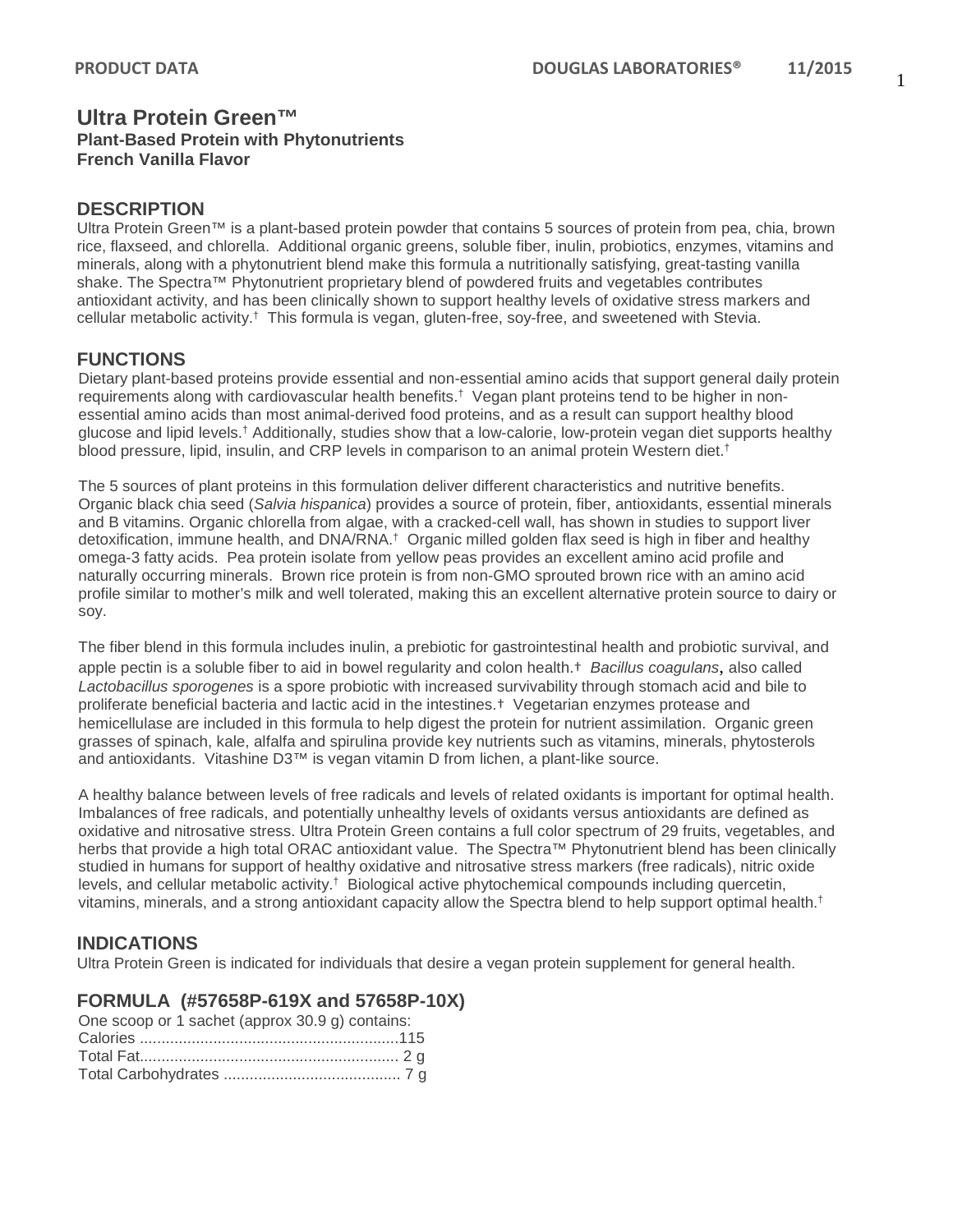## **Ultra Protein Green™ Plant-Based Protein with Phytonutrients French Vanilla Flavor**

| (as Vitamin A Palmitate)                            |
|-----------------------------------------------------|
| Vitamin C (as Sodium Ascorbate) 20 mg               |
| Vitamin D-3 (as Cholecalciferol from lichen)65 I.U. |
| Vitamin E (as D-Alpha Acetate)5 I.U.                |
| Vitamin K1 (as Phytonadione) 25 mcg                 |
| Thiamine (as Thiamine Mononitrate) 0.4 mg           |
|                                                     |
| Niacin (as Niacinamide)  7.5 mg                     |
| Vitamin B-6 (as Pyridoxine HCI) 0.6 mg              |
| Folate (as L-Methylfolate, Metafolin®)200 mcg       |
| Vitamin B-12 (as Methylcobalamin)0.6 mcg            |
|                                                     |
| Pantothenic Acid (Calcium Pantothenate) 2 mg        |
| Calcium (Calcium Carbonate)  365 mg                 |
| Phosphorus (as Potassium Phosphate)  39 mg          |
| lodine (as Potassium lodide)50 mcg                  |
| Magnesium (as Magnesium Citrate)  100 mg            |
|                                                     |
| Selenium (as L-Selenomethionine) 16 mcg             |
| Manganese (as Manganese Citrate)  0.6 mg            |
| Chromium (as Chromium Citrate)  100 mcg             |
| Molybdenum (as Molybdenum Citrate) 25 mcg           |
| Potassium (as Potassium Phosphate)  98 mg           |
|                                                     |
|                                                     |
| Organic Spinach (Spinacia oleracea, leaf) 50 mg     |
| Organic Kale (Brassica oleracea, leaf)50 mg         |
|                                                     |
|                                                     |
|                                                     |
|                                                     |
|                                                     |
| (Inulin, pea fiber)                                 |

#### **Spectra™ Phytonutrient Blend**...............100 mg

*Coffea arabica* Extract (coffee cherry), Broccoli sprout concentrate (seed), Green Tea Extract (leaf), Onion Extract (bulb), Apple Extract (skin), Acerola Extract (fruit), Camu Camu Concentrate (fruit), Quercetin (flower), Tomato concentrate (fruit), Broccoli concentrate (floret and stems), Acai concentrate (fruit), Turmeric concentrate (root), Garlic concentrate (clove), Basil concentrate (leaf), Oregano concentrate (leaf), Cinnamon concentrate (bark and stem), Elderberry concentrate (fruit), Carrot concentrate (root), Mangosteen concentrate (fruit), Blackcurrant Extract (fruit), Blueberry Extract (fruit), Sweet Cherry concentrate (fruit), Blackberry concentrate (fruit), Chokeberry concentrate (fruit), Raspberry concentrate (fruit), Spinach concentrate (leaf), Kale concentrate (leaf), Bilberry Extract (fruit), Brussels sprout concentrate (edible head).

Other ingredients: **Plant-based Protein blend**: pea protein, organic chia seed, brown rice protein, organic flax seed and organic chlorella powder (cracked-cell), natural French vanilla flavor and natural flavor, and purified stevia extract.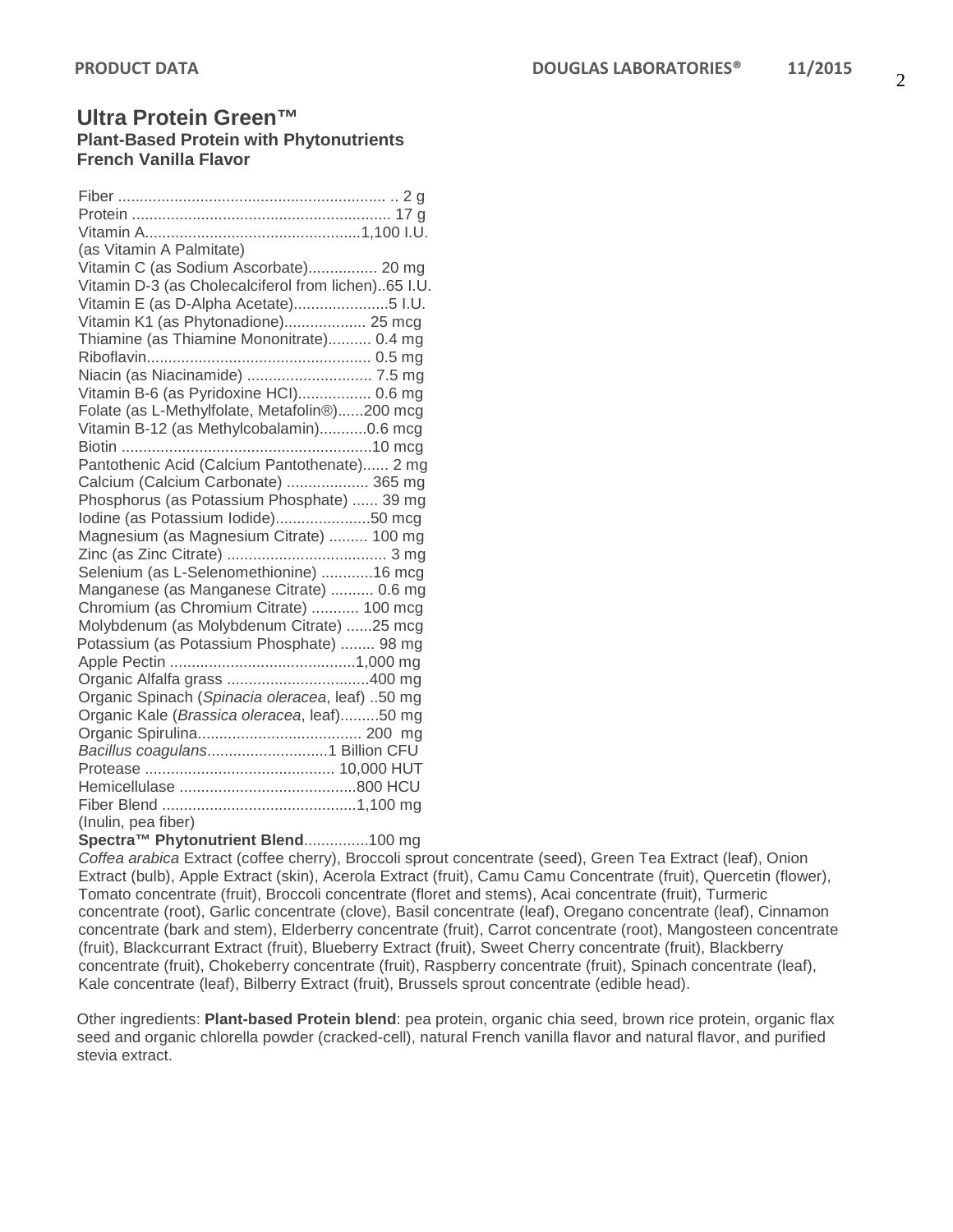#### **Ultra Protein Green™ Plant-Based Protein with Phytonutrients**

**French Vanilla Flavor** 

Spectra

Spectra™ is a trademark of VDF FutureCeuticals, Inc., used under license. Metafolin® is a registered trademark of Merck KGaA, Darmstadt, Germany. Vitashine D3™ is a registered trademark of Health Specialties Manufacturing Inc.

### **SUGGESTED USE**

Adults take one scoop daily mixed with 8-10 ounces of water or other liquid. Blend well.

**Warning:** This product contains Vitamin K, which interferes with the prescription drug Coumadin (Warfarin). Consult your physician before taking this product. If you are pregnant, nursing, taking prescription medications or have a medical condition, consult a health care professional before use.

### **SIDE EFFECTS**

No adverse side effects have been reported.

### **STORAGE**

Store in a cool, dry place, away from direct light. Keep out of reach of children.

#### **REFERENCES**

Lin Y,et al. Nutr J. 2015 Jan 21;14:10. doi: 10.1186/1475-2891-14-10.

Camilleri GM, et al. J Nutr. 2013 Sep;143(9):1466-.

Fontana L, Meyer T, Klein S, Holloszy J. Rejuvenation Research [serial online]. June 2007;10(2):225-234.

Nemzer, Fink, and Fink (2014). Journal of Food Science and Nutrition. doi: 10.1002/fsn3.178 [Spectra]

Krajcovicova-Kudlackova M, Babinska K, Valachovicova M. Bratisl Lek Listy. 2005;106(6-7):231-4. Review.

McCarty MF. Med Hypotheses. 1999 Dec;53(6):459-85.

Valdivia-López MÁ, Tecante A. Chia (Salvia hispanica): Adv Food Nutr Res. 2015;75:53-75.

Kwak JH, et al. Nutr J. 2012 Jul 31;11:53. PubMed PMID: 22849818; PubMed Central PMCID: PMC3511195. [Chlorella]

Panahi Y, Ghamarchehreh M, Beiraghdar F, Zare R, Jalalian H, Sahebkar A. October 2012;59(119):2099- 2103. [Chlorella]

Rowe J, Dunigan D, Blanc G, Gurnon J, Xia Y, Van Etten J. Virology [serial online]. August 1, 2013;442(2):101-113. [Chlorella]

Adam C, Williams P, Garden K, Thomson L, Ross A. Plos One [serial online]. January 20, 2015;10(1):e0115438. [pectin]

Nyangale E, Farmer S, Cash H, Keller D, Chernoff D, Gibson G. The Journal Of Nutrition [serial online]. July 2015;145(7):1446-1452.